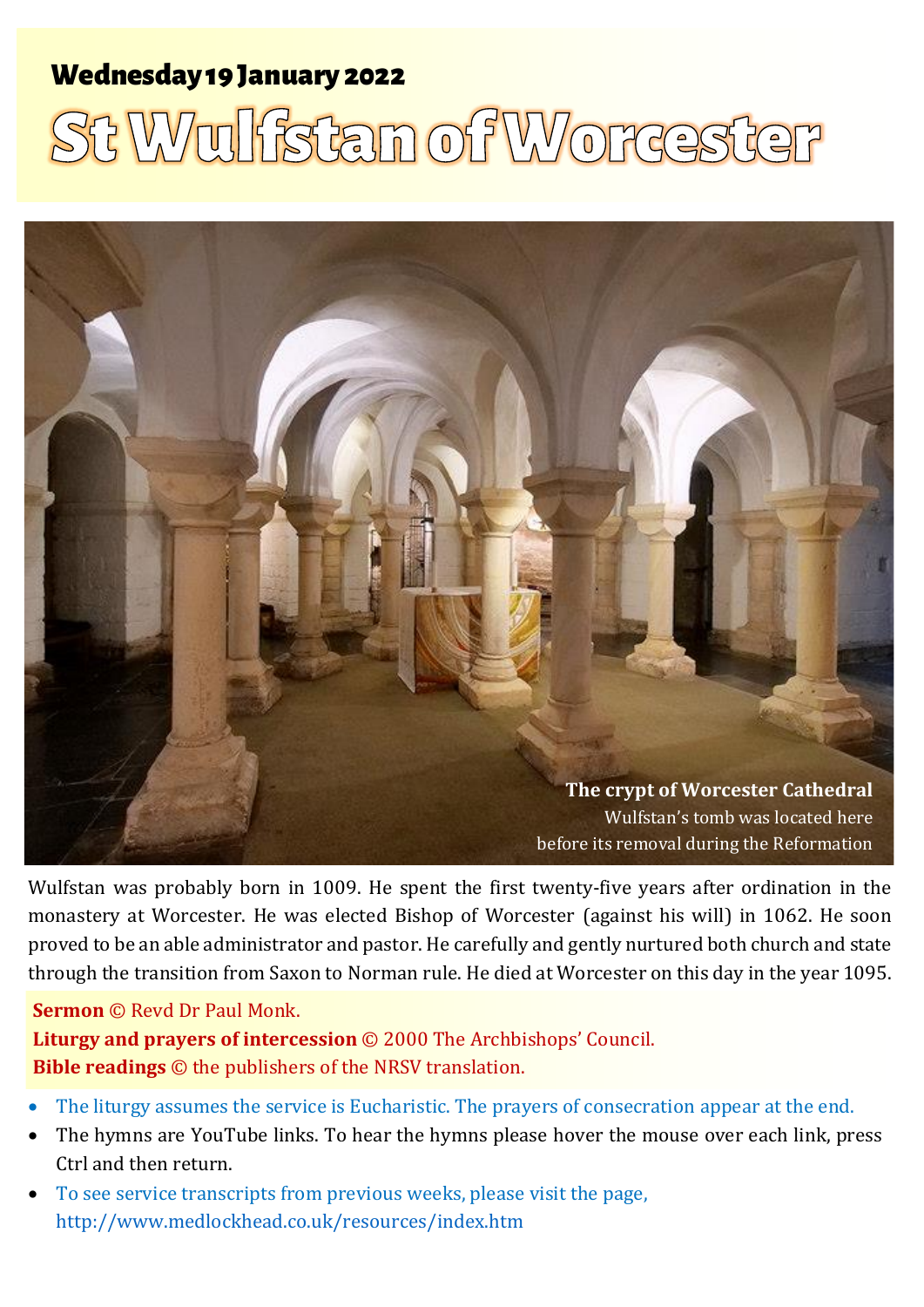#### **Introduction and welcome**

HYMN 1 **[All creatures of our God and King](https://www.youtube.com/watch?v=8CS-oOC_AAY)** (click on this link to hear the hymn)

#### **The Welcome**

In the name of the Father, and of the Son, and of the Holy Spirit

All **Amen.**

The Lord be with you

All **And also with you.**

#### **The Preparation**

All **Almighty God,**

**to whom all hearts are open, all desires known, and from whom no secrets are hidden: cleanse the thoughts of our hearts by the inspiration of your Holy Spirit, that we may perfectly love you, and worthily magnify your holy name; through Christ our Lord. Amen.**

Our Lord Jesus Christ said:

The first commandment is this: 'Hear, O Israel, the Lord our God is the only Lord. You shall love the Lord your God with all your heart, with all your soul, with all your mind, and with all your strength.'

And the second is this: 'Love your neighbour as yourself.' There is no other commandment greater than these. On these two commandments hang all the law and the prophets.

#### All **Amen. Lord, have mercy.**

God so loved the world that he gave his only Son Jesus Christ to save us from our sins, to be our advocate in heaven, and to bring us to eternal life. Therefore, let us confess our sins in penitence and faith, firmly resolved to keep God's commandments and to live in love and peace with all.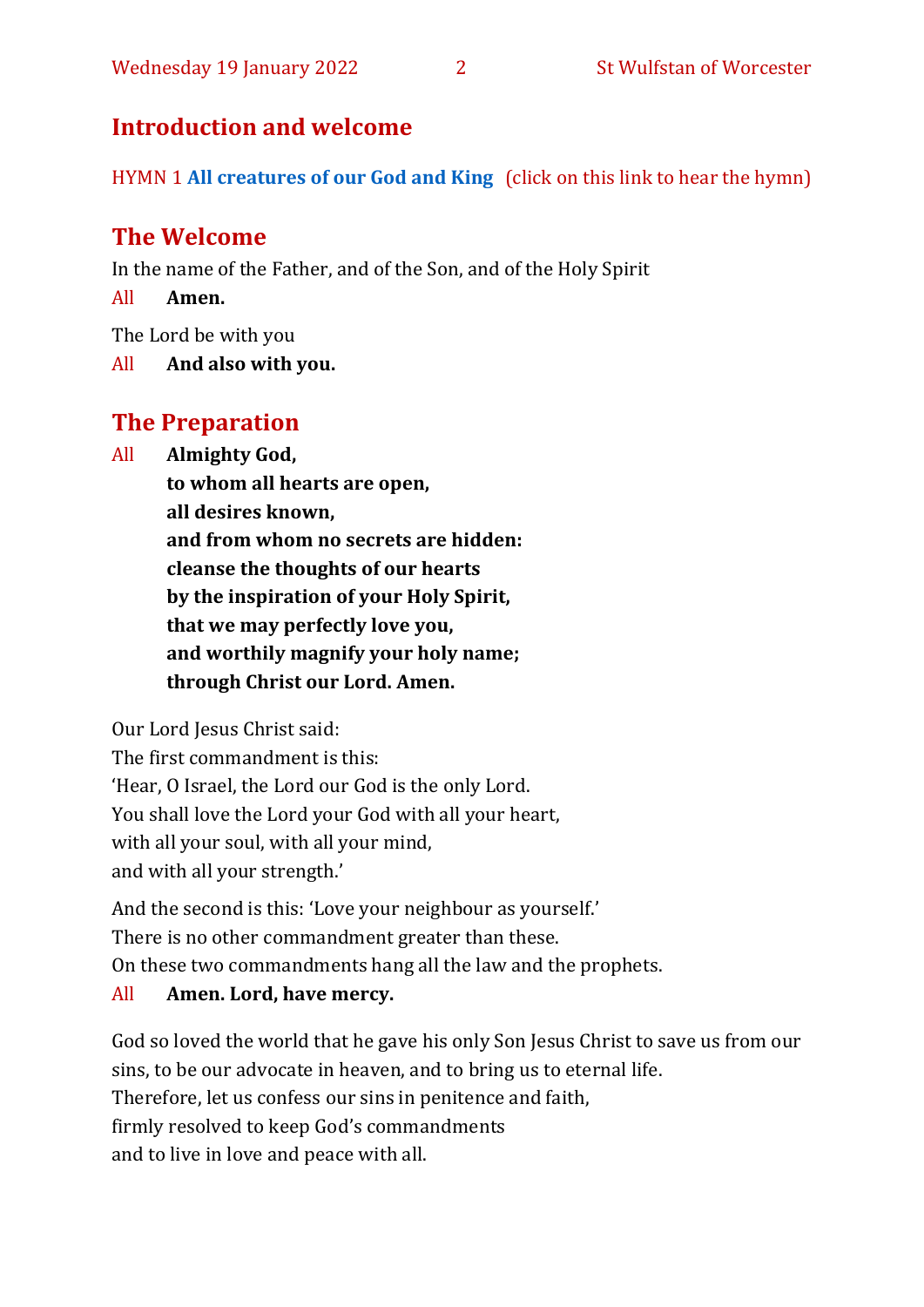All **Almighty God, our heavenly Father, we have sinned against you and against our neighbour in thought and word and deed, through negligence, through weakness, through our own deliberate fault. We are truly sorry and repent of all our sins. For the sake of your Son Jesus Christ, who died for us, forgive us all that is past and grant that we may serve you in newness of life to the glory of your name. Amen.**

Almighty God,

who forgives all who truly repent, have mercy upon you, pardon and deliver you from all your sins, confirm and strengthen you in all goodness, and keep you in life eternal; through Jesus Christ our Lord. All **Amen.**

#### **The Gloria**

This Gloria is sung to the tune of 'Cwm Rhondda'. Click **[here](about:blank)** for the tune.

All **Glory be to God in Heaven, Songs of joy and peace we bring, Thankful hearts and voices raising, To creation's Lord we sing. Lord we thank you, Lord we praise you, Glory be to God our King: Glory be to God our King.**

> **Lamb of God, who on our shoulders, Bore the load of this world's sin; Only Son of God the Father, You have brought us peace within. Lord, have mercy, Christ have mercy, Now your glorious reign begin: Now your glorious reign begin.**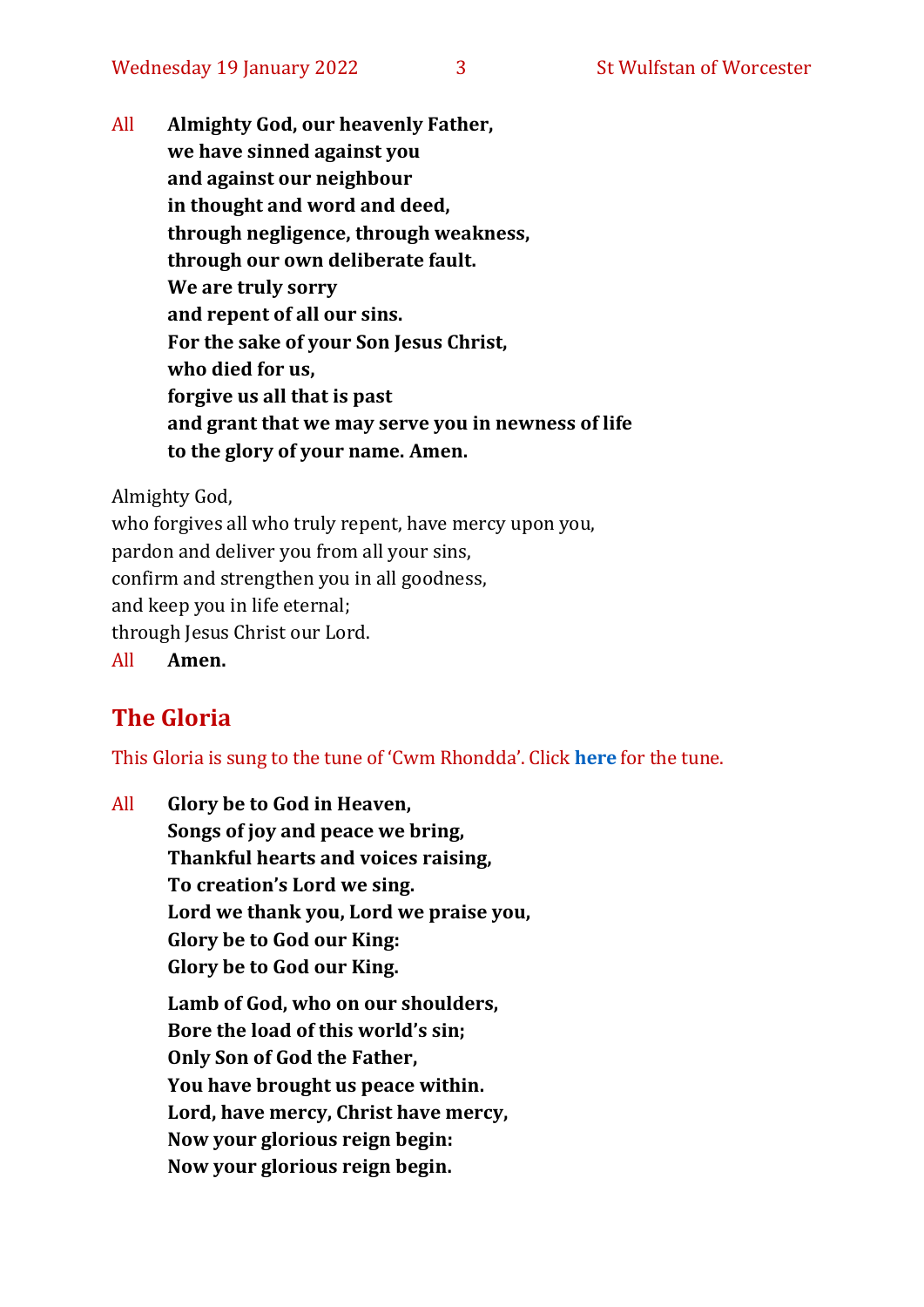**You O Son of God are Holy, You we praise with one accord. None in heav'n or earth is like you, Only you are Christ the Lord. With the Father and the Spirit, Ever worshipped and adored: Ever worshipped and adored.**

#### **The Collect for St Wulfstan**

Lord God, who raised up Wulfstan to be a bishop among your people and a leader of your Church: help us, after his example, to live simply, to work diligently and to make your kingdom known; through Jesus Christ your Son our Lord, who is alive and reigns with you, in the unity of the Holy Spirit, one God, now and for ever. All **Amen.**

#### **First reading**

A reading from the First Book of Samuel

The Lord said to Samuel, 'How long will you grieve over Saul? I have rejected him from being king over Israel. Fill your horn with oil and set out; I will send you to Jesse the Bethlehemite, for I have provided for myself a king among his sons.'

When they came, he looked on Eliab and thought, 'Surely the Lord's anointed is now before the Lord.' But the Lord said to Samuel, 'Do not look on his appearance or on the height of his stature, because I have rejected him; for the Lord does not see as mortals see; they look on the outward appearance, but the Lord looks on the heart.'

Then Jesse called Abinadab, and made him pass before Samuel. He said, 'Neither has the Lord chosen this one.' Then Jesse made Shammah pass by. And he said, 'Neither has the Lord chosen this one.' Jesse made seven of his sons pass before Samuel, and Samuel said to Jesse, 'The Lord has not chosen any of these.'

Samuel said to Jesse, 'Are all your sons here?' And he said, 'There remains yet the youngest, but he is keeping the sheep.' And Samuel said to Jesse, 'Send and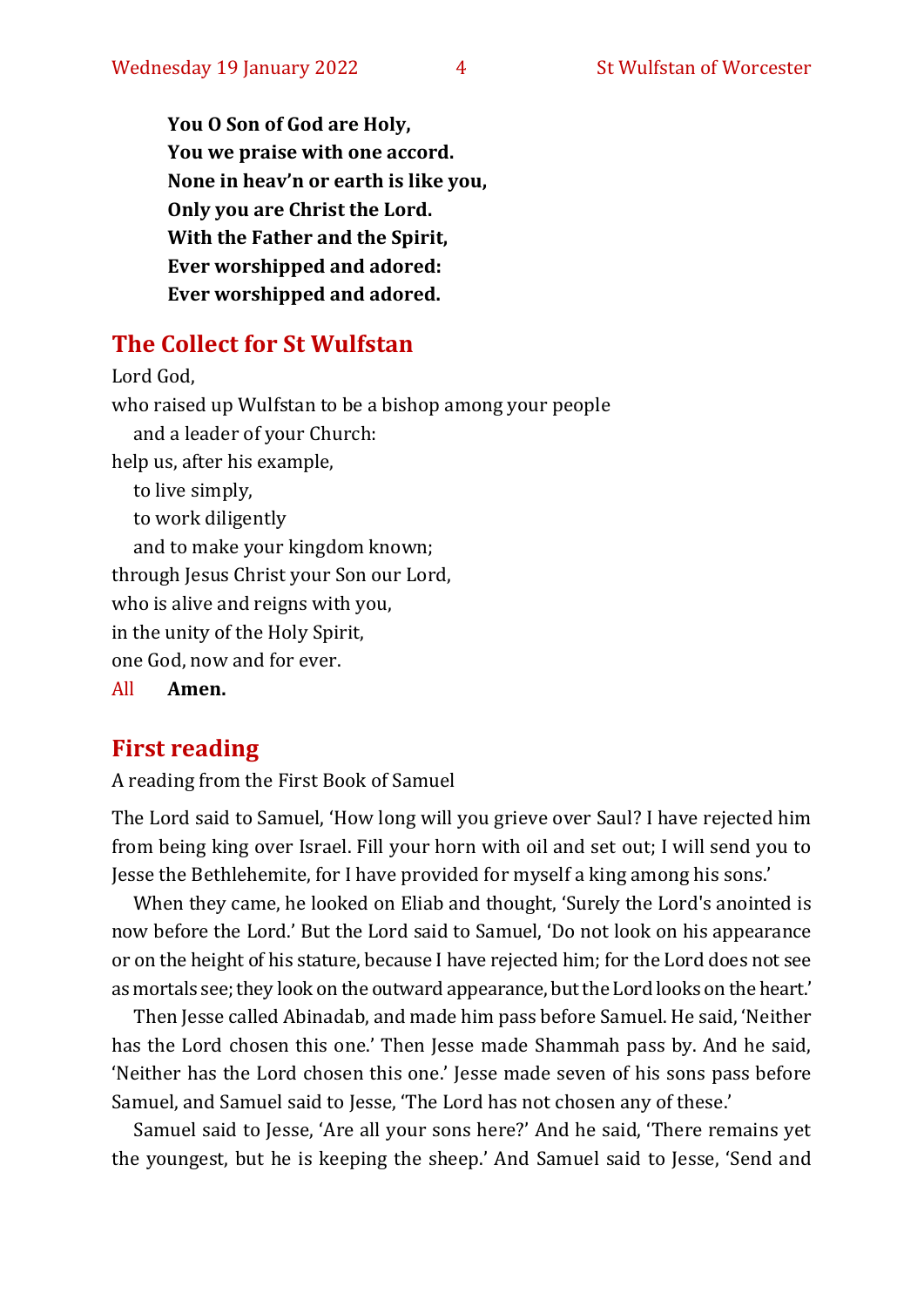bring him; for we will not sit down until he comes here.' He sent and brought him in. Now he was ruddy, and had beautiful eyes, and was handsome. The Lord said, 'Rise and anoint him; for this is the one.'

Then Samuel took the horn of oil and anointed him in the presence of his brothers; and the spirit of the Lord came mightily upon David from that day forward. Samuel then set out and went to Ramah. *1 Samuel 16:1, 6–13*

This is the Word of the Lord

All **Thanks be to God.**

### **Second reading**

A reading from St Paul's First Letter to the Corinthians

Think of us in this way, as servants of Christ and stewards of God's mysteries. Moreover, it is required of stewards that they be found trustworthy. But with me it is a very small thing that I should be judged by you or by any human court. I do not even judge myself. I am not aware of anything against myself, but I am not thereby acquitted. It is the Lord who judges me. Therefore do not pronounce judgement before the time, before the Lord comes, who will bring to light the things now hidden in darkness and will disclose the purposes of the heart. Then each one will receive commendation from God. *1 Corinthians 4:1–5*

This is the Word of the Lord

All **Thanks be to God.**

#### HYMN 2 **[A new commandment](https://www.youtube.com/watch?v=_0A5T9sD8Ug)** (click on this link to hear the hymn)

### **Gospel reading**

Hear the Gospel of our Lord Jesus Christ according to Matthew All **Glory to you O Lord.**

Jesus said to his disciples, 'Keep awake therefore, for you do not know on what day your Lord is coming. But understand this: if the owner of the house had known in what part of the night the thief was coming, he would have stayed awake and would not have let his house be broken into. Therefore you also must be ready, for the Son of Man is coming at an unexpected hour.

'Who then is the faithful and wise servant, whom his master has put in charge of his household, to give the other servants their allowance of food at the proper time? Blessèd is that servant whom his master will find at work when he arrives.' *Matthew 24:42–46*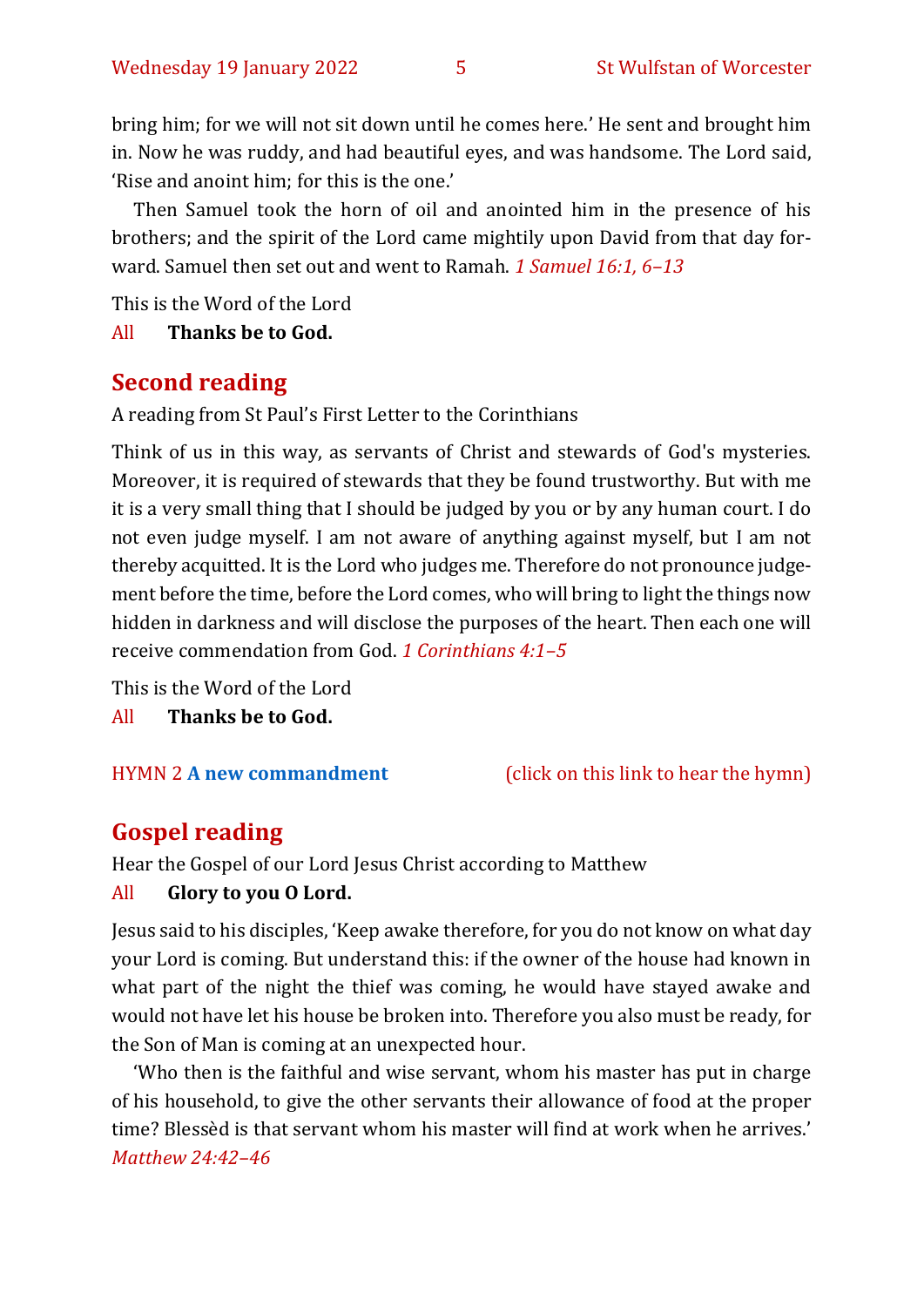This is the Gospel of the Lord

All **Praise to you O Christ.** 

#### **Sermon**

Much of the world is in crisis including parts of the Church. We rehearse the arguments often. In response, we're told to do things differently and better, although most of us find it difficult to adapt and change straightaway. We need to acquire the skill of seeing things the way that God does … and only then responding.

St Wulfstan spent much of long life responding to change. He built up a large monastery then, as bishop, helped a large diocese through many crises. He was also a senior royal courtier during his time as Bishop of Worcester, under first King Harold II then William the Conqueror. These years were difficult with the Government, Church, and the entire social structure undergoing dramatic change. But Wulfstan fulfilled Jesus' desire, 'Blessèd is that servant whom his master will find at work when he arrives.' And it wasn't work for the sake of activity because he demonstrated wisdom and yet remained a holy man throughout all those years.

Jesus' teaching in today's Gospel implies that he wants us to be like Wulfstan: we must be active in the world while retaining lives that are pure.

Living in two worlds is never easy but is especially important during times of change like today. In times of crisis, Jesus tells us (and all disciples before and after) that he wants us to be, '*in* the world but not *of* the world' (John 17:14–15). Only when living in two worlds can we ensure that God lies at the heart of all the change and disruption, because God lives in the hearts of those overseeing those changes.

We are called to live *in* the world. It's the only way to get to know people and their needs. We discern the pressures they experience. And only through living in the world can we understand the structures that seem to build inequality into people's lives while protecting the strong and powerful. Jesus therefore wants us to live in the world to be a positive help during times when it changes around us. Jesus wants us to help make the world a better place, a process which he often called 'building the Kingdom' (and which many today prefer to call 'the social Gospel').

Jesus also calls us to avoid being *of* the world. By this phrase, he meant people blindly accepting the structures and changes adopted by the world and allowing harm to others. For example, he warns us against keeping only the commandments we want to keep and ignoring the rest.

Being in the world but not of the world is always difficult, but it's especially difficult during times of great change. The conceptual landscape changes, which can make interpretating some of the commandments even more difficult. What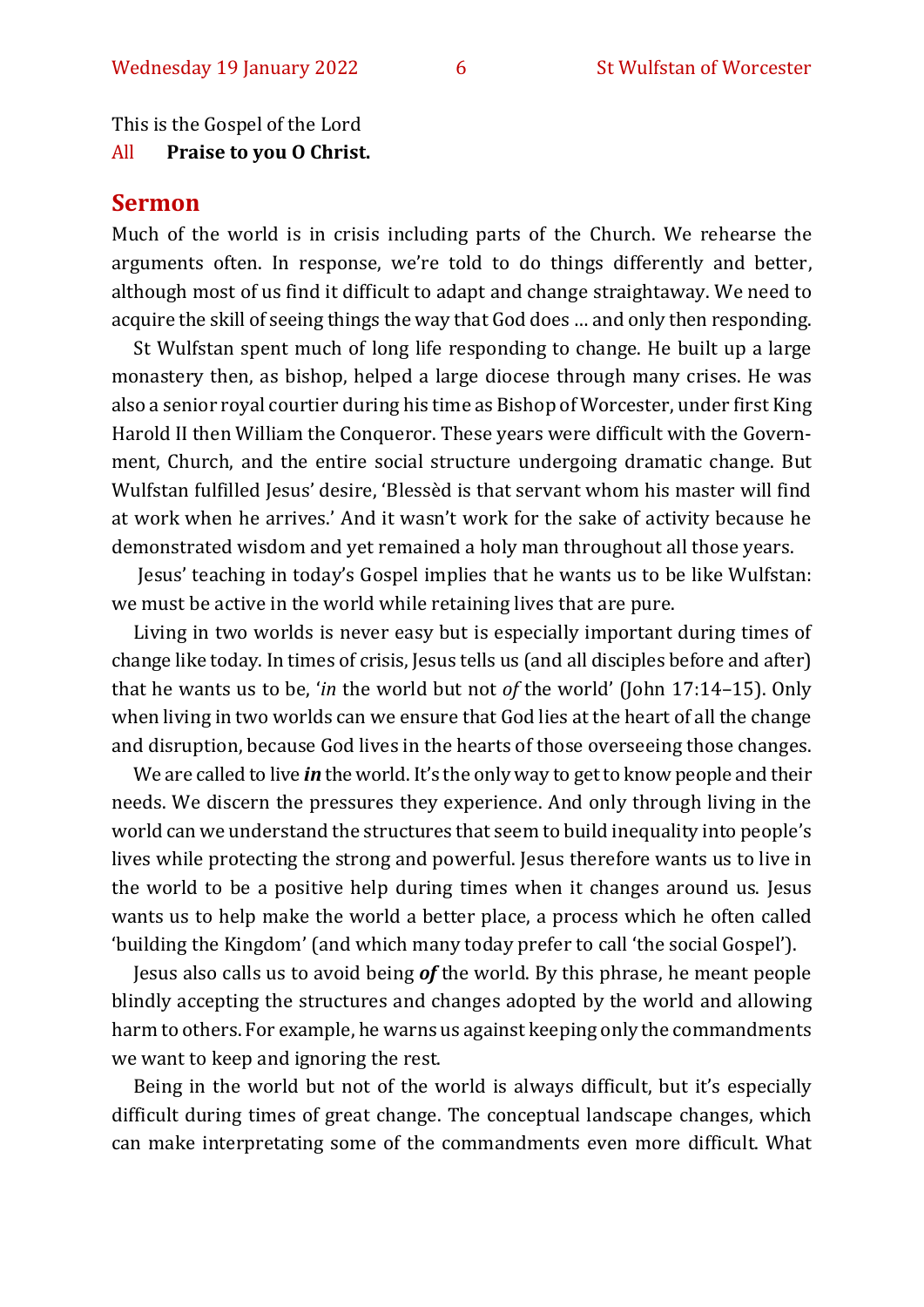does it mean *in practice* to love the Lord our God when the Church is so different from the Church we grew up with, and know and love?

Perhaps today's first reading is about making choices in the world while not living as part of that world. In context, God has told the prophet Samuel to anoint a new king who will take the role currently held by Saul. Interestingly, although Samuel is a prophet, he seems unable to follow what God is saying and keeps choosing David's brothers rather than David himself. We can assume that God is talking continually—so Samuel is just like us! It's only when God becomes more specific ('Do not look at the outward appearance') that Samuel gets it right.

All of us live in a world that's changing at bewildering speed: the changes in the Church are superimposed on other changes such as those caused by Covid, Brexit, the Internet revolution, climate change and soaring energy bills, and of course politics. We struggle with living in the world because it's genuinely difficult. No wonder we find it difficult to live in ways that are 'not of the world'. But the answer is neither accommodating the world whether good or bad, nor running away from the world. We must live the godly lives Jesus requires because 'For the Son of Man is coming at an unexpected hour.'

Into our confusion, God tells us (through the prophet Samuel) not to look at the outward appearance but beyond the surface appearances. It's a difficult habit to acquire. St Wulfstan did so and helped a generation of Christian during exceptional times. It's now our turn.

#### **The Creed**

Do you believe and trust in God the Father, the source of all being and life, the one for whom we exist? All **We believe and trust in him.**

Do you believe and trust in God the Son, who took our human nature, died for us and rose again?

#### All **We believe and trust in him.**

Do you believe and trust in God the Holy Spirit, who gives life to the people of God and makes Christ known in the world? All **We believe and trust in him.**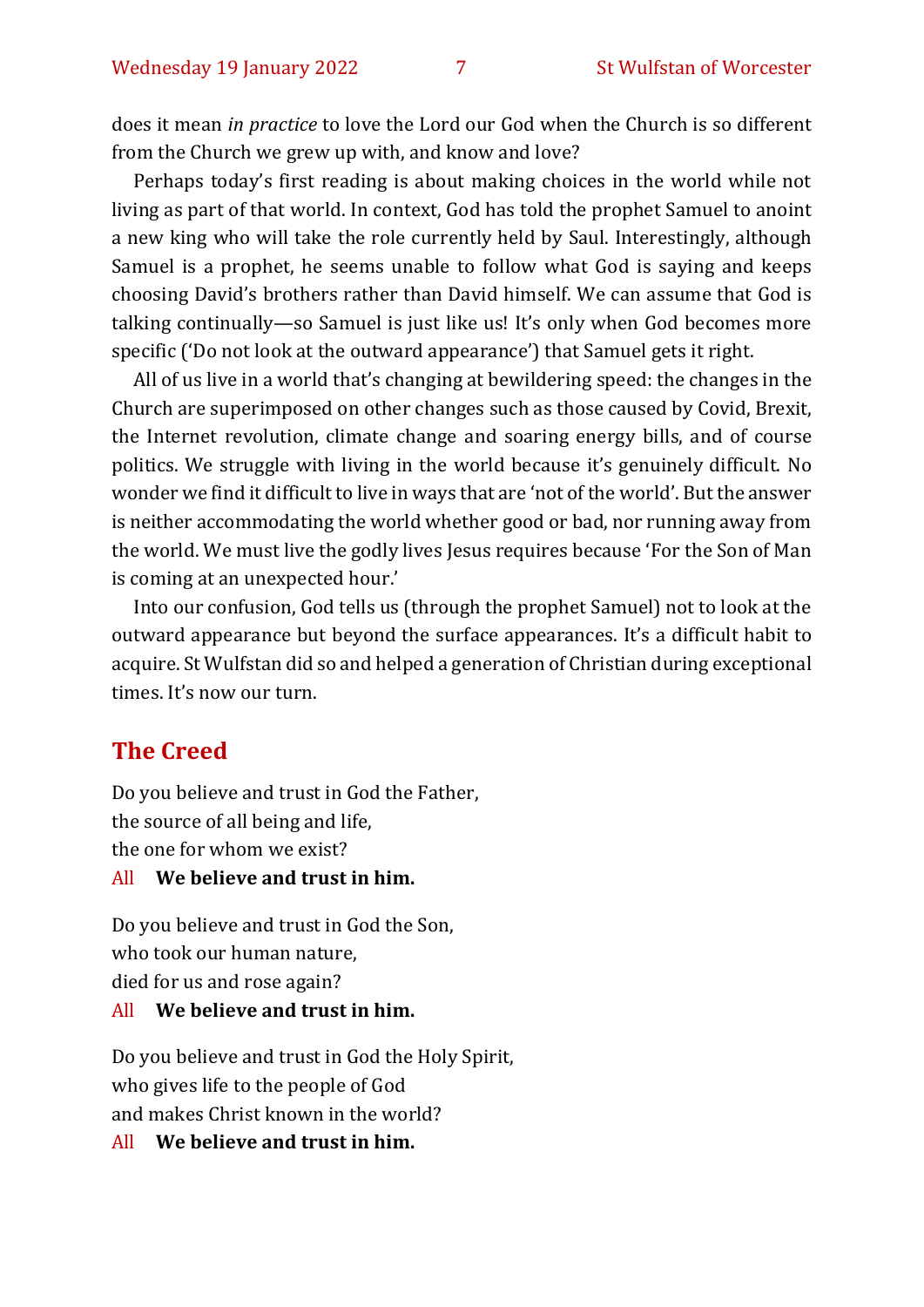This is the faith of the Church.

All **This is our faith. We believe and trust in one God, Father, Son and Holy Spirit. Amen.**

#### **Prayers of intercession**

Jesus our exalted Lord has been given all authority. Let us seek his intercession

that our prayers may be perfected by his prayer.

Jesus Christ, great high priest, living for ever to intercede for us: pray for your Church, your broken body in the world …

Lord, hear us.

#### All **Lord, graciously hear us.**

Jesus Christ, king of righteousness, enthroned at the right hand of the majesty on high: pray for the world, and make it subject to your gentle rule… Lord, hear us.

#### All **Lord, graciously hear us.**

Jesus Christ, Son of Man, drawing humanity into the life of God: pray for your brothers and sisters in need, distress or sorrow … Lord, hear us.

#### All **Lord, graciously hear us.**

Jesus Christ, pioneer of our salvation,

bringing us to your glory through your death and resurrection:

receive into your presence those who have died

trusting in your promises …

Lord, hear us.

#### All **Lord, graciously hear us.**

Jesus Christ, Lord of all things,

ascended far above from the heavens and filling the universe: pray for us who receive the gifts you give us

for work in your service…

Lord, hear us.

#### All **Lord, graciously hear us.**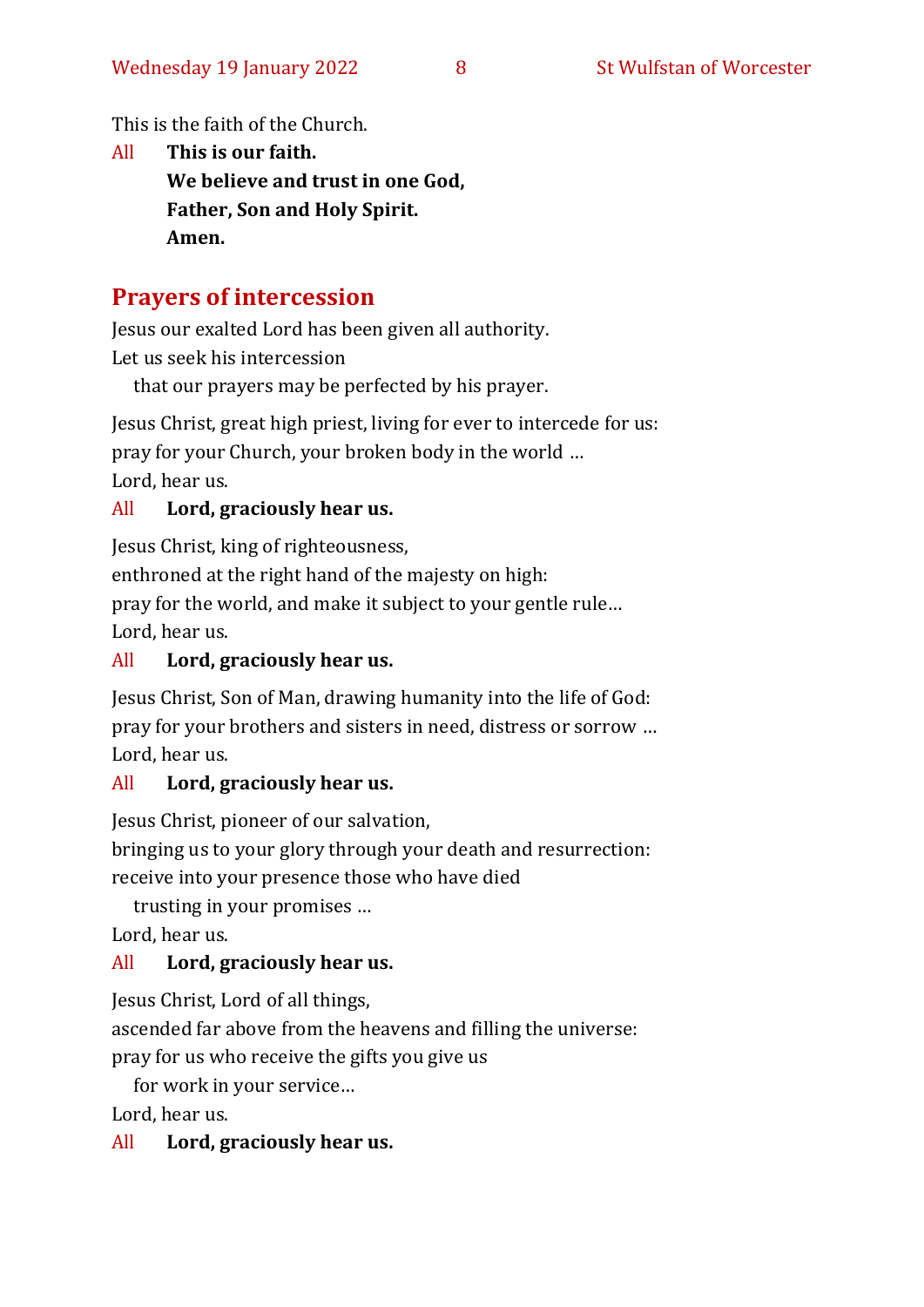Jesus Christ, first fruits of the new creation,

keep the Church in the unity of the Spirit

and in the bond of peace, until you bring the whole created order to worship at your feet; for you are alive and reign with the Father and the Holy Spirit, one God, now and for ever.

#### All **Amen.**

Merciful Father,

All **accept these prayers for the sake of your Son, our Saviour Jesus Christ. Amen.**

#### **The peace**

Peace to you from God our heavenly Father. Peace from his Son Jesus Christ who is our peace. Peace from the Holy Spirit, the Life-giver

The peace of the Lord be always with you,

All **And also with you.**

HYMN 3 **[Amazing love](https://www.youtube.com/watch?v=ItR0E1lg7lY)** (please click on this link to hear the hymn)

The liturgy of the Communion Service appears below

# The Dismissal

The peace of God which passes all understanding, keep your hearts and minds in the knowledge and love of God, and of his Son Jesus Christ our Lord; and the blessing of God almighty, the Father, the Son, and the Holy Spirit, be among you and remain with you always.

All **Amen.**

HYMN 4 **[And can it be](https://www.youtube.com/watch?v=uzDes9IVdzg)** (please click on this link to hear the hymn)

Go in peace to love and serve the Lord.

All **In the name of Christ. Amen.**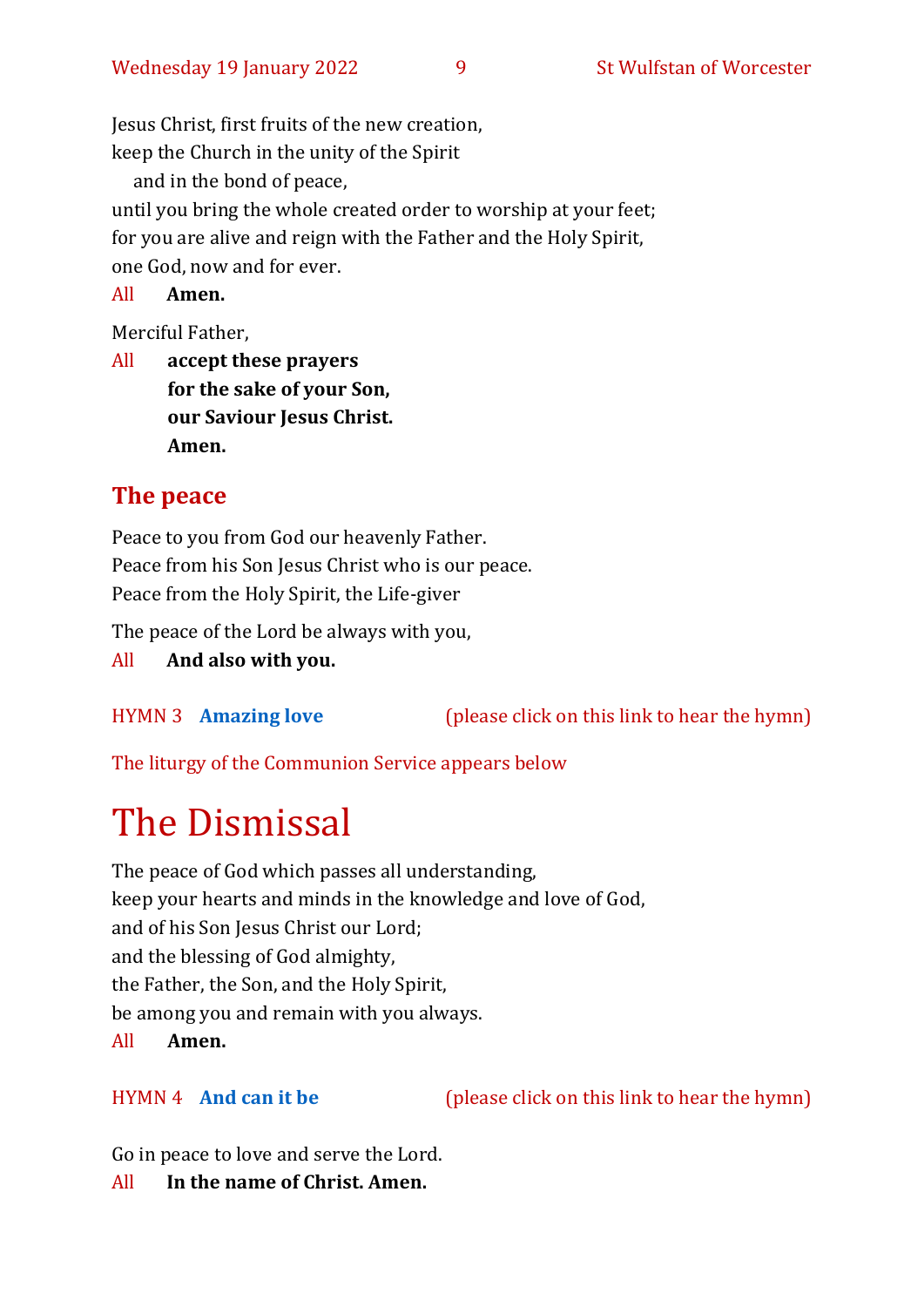## The Liturgy of the Sacrament

#### Eucharistic Prayer (prayer E)

The Lord be with you

#### All **and also with you.**

Lift up your hearts.

#### All **We lift them to the Lord.**

Let us give thanks to the Lord our God.

#### All **It is right to give thanks and praise.**

Father, you made the world and love your creation. You gave your Son Jesus Christ to be our Saviour. His dying and rising have set us free from sin and death. And so we gladly thank you, with saints and angels praising you, and saying,

All **Holy, holy, holy Lord, God of power and might, heaven and earth are full of your glory. Hosanna in the highest. Blessed is he who comes in the name of the Lord. Hosanna in the highest.**

We praise and bless you, loving Father, through Jesus Christ, our Lord; and as we obey his command, send your Holy Spirit, that broken bread and wine outpoured may be for us the body and blood of your dear Son.

On the night before he died he had supper with his friends and, taking bread, he praised you. He broke the bread, gave it to them and said: Take, eat; this is my body which is given for you; do this in remembrance of me.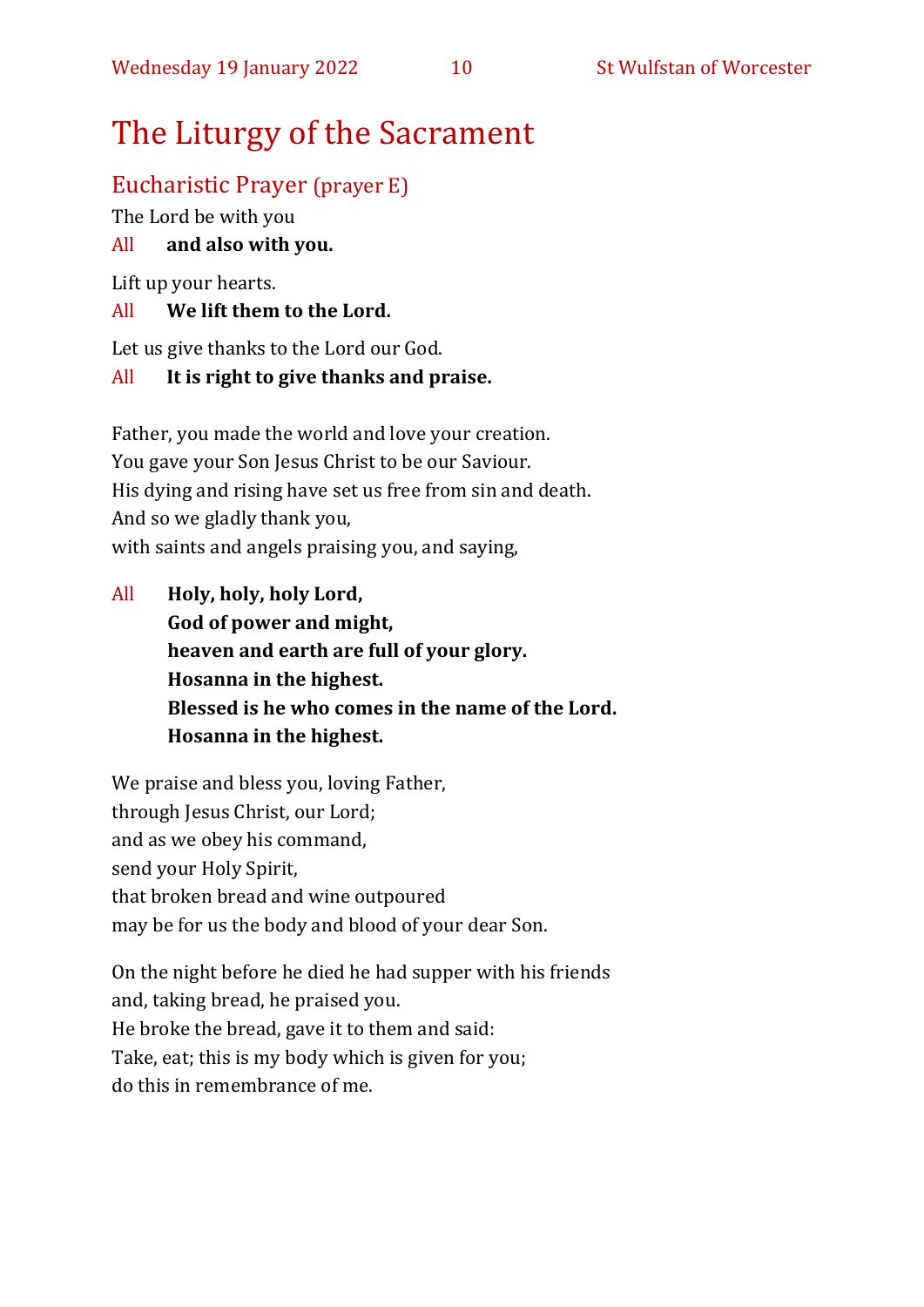When supper was ended he took the cup of wine. Again he praised you, gave it to them and said: Drink this, all of you; this is my blood of the new covenant, which is shed for you and for many for the forgiveness of sins. Do this, as often as you drink it, in remembrance of me.

So, Father, we remember all that Jesus did, in him we plead with confidence his sacrifice made once for all upon the cross.

Bringing before you the bread of life and cup of salvation, we proclaim his death and resurrection until he comes in glory.

Great is the mystery of faith:

#### All **Christ has died. Christ is risen. Christ will come again.**

Lord of all life, help us to work together for that day when your kingdom comes and justice and mercy will be seen in all the earth.

Look with favour on your people, gather us in your loving arms and bring us with Wulfstan and all the saints to feast at your table in heaven.

Through Christ, and with Christ, and in Christ, in the unity of the Holy Spirit, all honour and glory are yours, O loving Father, for ever and ever.

All **Amen.**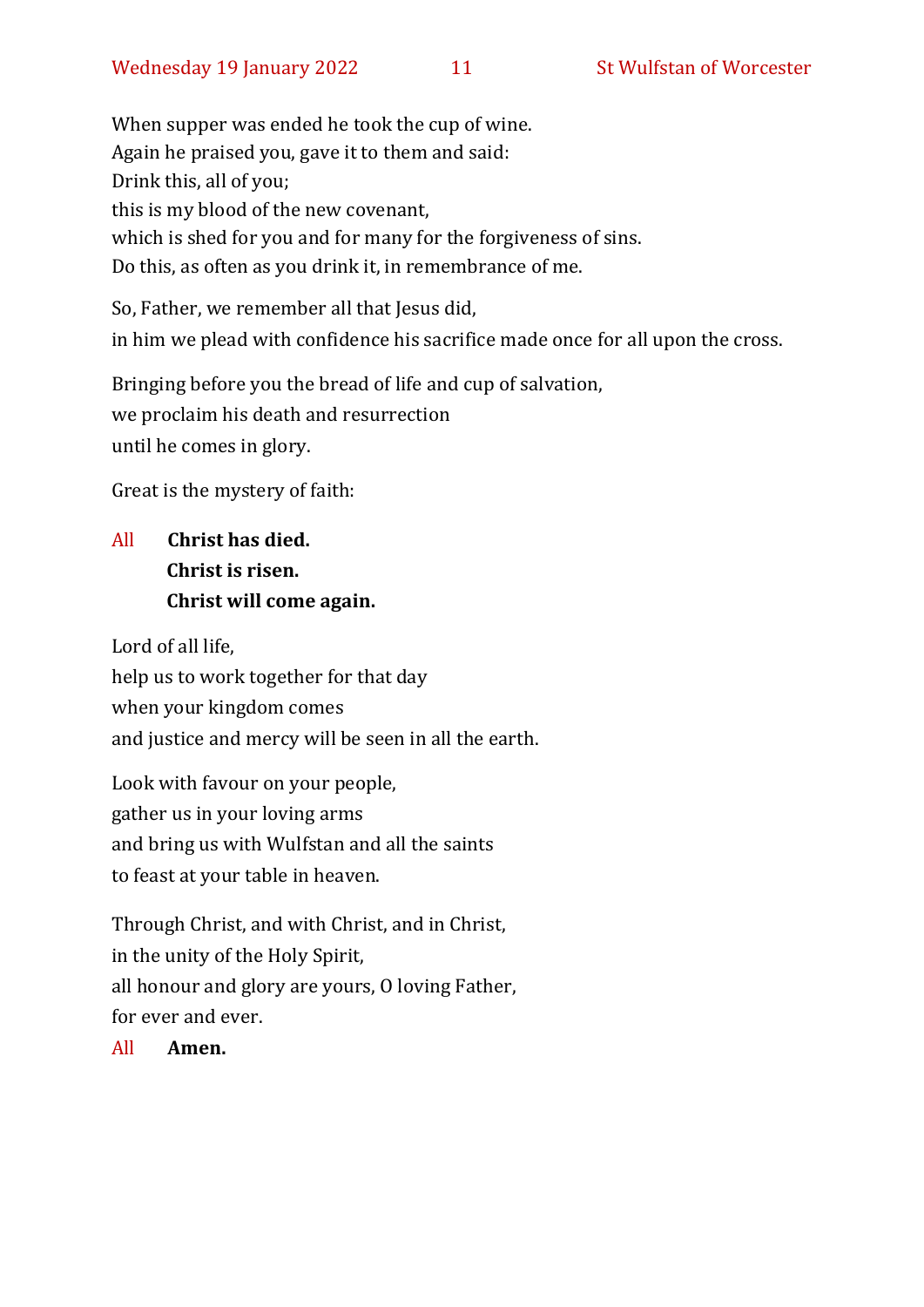#### The Lord's Prayer

As our Saviour taught us, so we pray

All **Our Father in heaven, hallowed be your name, your kingdom come, your will be done, on earth as in heaven. Give us today our daily bread. Forgive us our sins as we forgive those who sin against us. Lead us not into temptation but deliver us from evil. For the kingdom, the power,** 

**and the glory are yours now and for ever. Amen.**

#### Breaking of the Bread

We break this bread to share in the body of Christ.

- All **Though we are many, we are one body, because we all share in one bread.**
- All **Lamb of God,**

**you take away the sin of the world, have mercy on us.**

**Lamb of God, you take away the sin of the world, have mercy on us.**

**Lamb of God, you take away the sin of the world, grant us peace.**

Draw near with faith. Receive the body of our Lord Jesus Christ which he gave for you, and his blood which he shed for you. Eat and drink in remembrance that he died for you, and feed on him in your hearts by faith with thanksgiving.